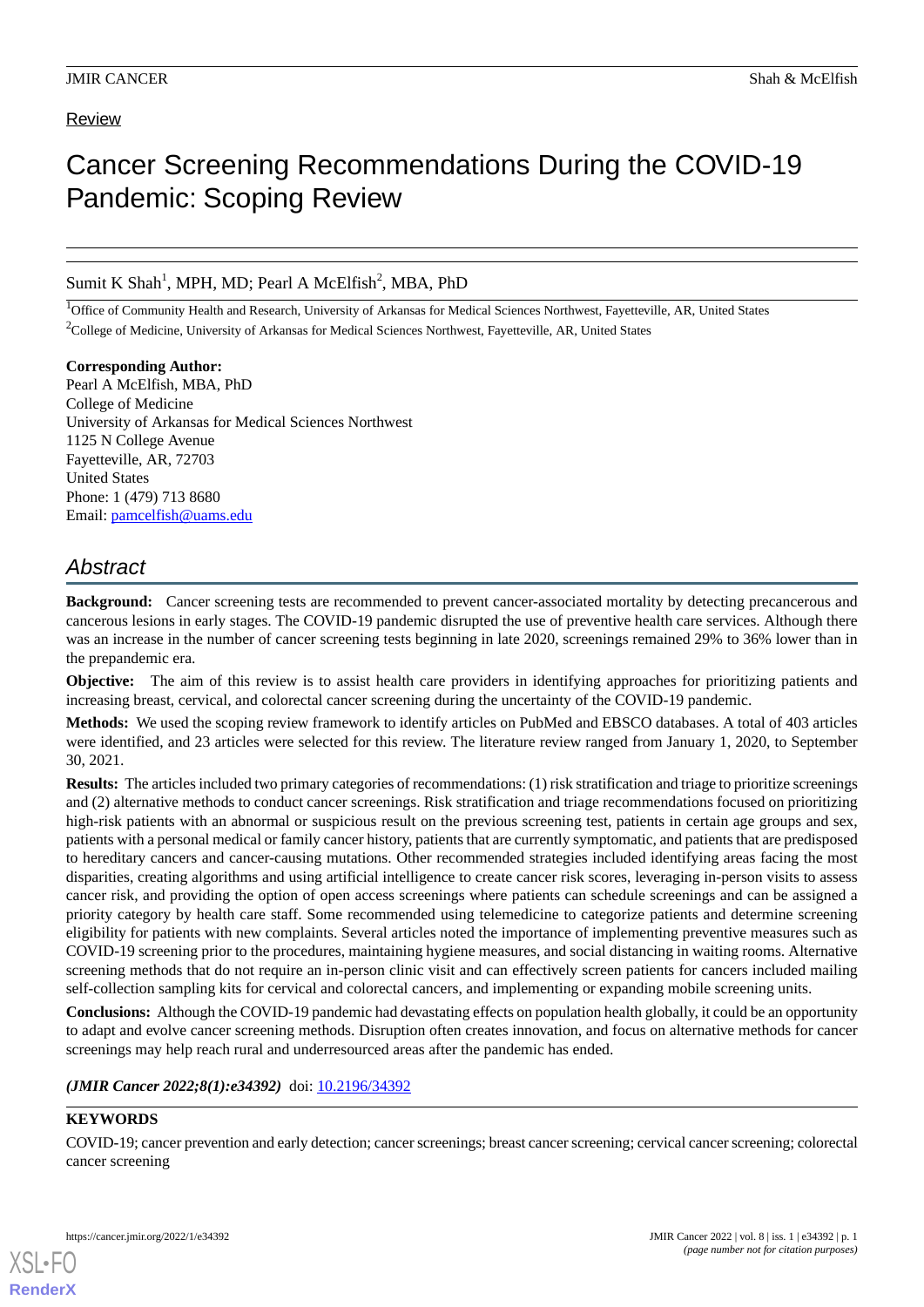## *Introduction*

Cancer-associated mortality is the second leading cause of death in the United States [[1](#page-5-0)[,2](#page-5-1)]. Cancer screening tests are recommended to prevent cancer-associated mortality by detecting precancerous and cancerous lesions in early stages [[3\]](#page-5-2). The most common routine cancer screenings include breast, colorectal, and cervical [\[4](#page-5-3)].

The COVID-19 pandemic disrupted the use of preventive health care services [\[5](#page-5-4)]; there was an abrupt decline in cancer screening services throughout 2020 [[6\]](#page-5-5). A report from May 2020 suggested there was a 94% drop in cancer screening tests across the United States, primarily due to disruptions in access to screening tests [[7\]](#page-5-6). Although there was an increase in the number of cancer screening tests beginning in late 2020, screenings remained 29% to 36% lower than in the prepandemic era [\[8](#page-5-7)].

The reduction in cancer screenings and other preventative and diagnostic care have been attributed to both health care provider and patient constraints [[9-](#page-5-8)[12](#page-5-9)]. Health care provider constraints included restrictions on elective procedures [[9\]](#page-5-8) and a shortage of health care staff due to redeployment to help with pandemic-related care [\[9](#page-5-8),[10\]](#page-5-10). Even when health care providers have increased availability of preventive care and cancer screenings, many patients face constraints. Patient constraints include loss of income and employer-based insurance coverage [[11\]](#page-5-11) and fear of contracting COVID-19 during in-person health care visits [[12\]](#page-5-9).

The decline in cancer screening resulted in fewer cancer diagnoses in 2020 [\[13](#page-5-12),[14\]](#page-5-13) and raises concerns that missed screenings and delayed cancer diagnoses will likely lead to late stage diagnosis and higher cancer-related mortality [\[7](#page-5-6),[14\]](#page-5-13). For example, a study (n=5167) reported a 13.5% (*P*=.03) decrease in colorectal cancer diagnoses during March 2020 to December 2020 compared to the number of patients diagnosed before the pandemic, and the same study showed the average number of stage three colorectal cancer cases (advanced stage cancers) diagnosed per month increased by 68.4% (*P*<.001) [[15\]](#page-5-14).

Health care providers must consider ways to increase cancer screening. Therefore, we conducted a scoping literature review to assist health care providers in identifying approaches for prioritizing and increasing cancer screening during the uncertainty of the COVID-19 pandemic. In this review, we focused on the most common cancer screenings: breast, cervical, and colorectal.

## *Methods*

We used the scoping review framework outlined by Arksey and O'Malley [\[16](#page-5-15)] to identify and gather evidence from all sources in the field. The framework is comprised of four stages: (1) identification of relevant literature on multiple databases, (2) screening of identified literature and selection of relevant studies, (3) extraction of data, and (4) summarization and reporting of the findings  $[16]$  $[16]$ . The research questions of this review are what methods are recommended for risk stratification and triage of patients for cancer screenings, and what alternative cancer screening methods are recommended?

#### **Stage 1: Identification of Relevant Literature**

The keywords used to identify articles on PubMed and EBSCO databases were "cancer screening and coronavirus," "cancer screening and COVID-19," and "cancer screening and SARS-CoV-2." The articles selected had to include breast, cervical, and colorectal cancer screening. Articles were screened for relevance based on the information provided in the abstract, and those deemed to be relevant by their abstract were fully reviewed. Additional literature was identified from the references of selected articles. A broader search strategy was adopted to include gray literature. These included commentaries and editorials published in peer-reviewed journals, recommendations published by professional organizations or societies, and medical news articles. The literature review ranged from January 1, 2020, to September 30, 2021.

#### **Stage 2: Screening of Identified Literature and Selection of Relevant Studies**

A total of 350 articles were identified from the databases, and an additional 53 articles were identified from references of the relevant articles. After pooling literature from different sources, we found 192 articles were duplicates; duplicates were excluded. Of the remaining 211 articles, 168 were deemed ineligible after screening the abstracts. Of the remaining 43 articles that were fully reviewed, 20 were excluded. Articles not focused on breast, cervical, and colorectal cancer screenings; not suggesting measures to address cancer screening during and after the pandemic; and providing suggestions not substantiated by past literature were excluded. A total of 23 articles were selected for this review. Two authors (SKS and PAM) reviewed the literature and agreed upon the selection of articles. The PRISMA (Preferred Reporting Items for Systematic Reviews and Meta-Analyses) flowchart is provided in [Figure 1.](#page-2-0)

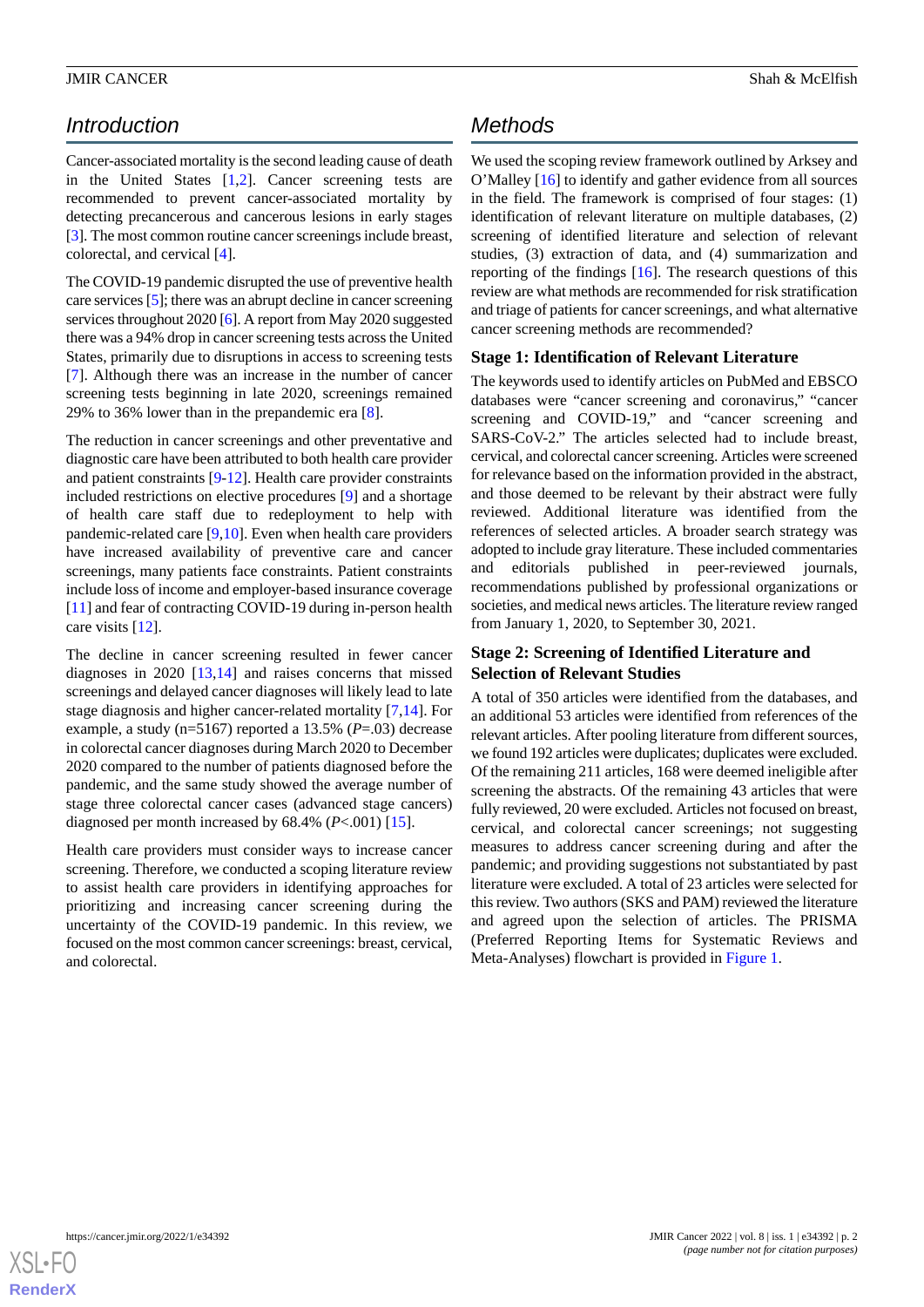<span id="page-2-0"></span>**Figure 1.** PRISMA (Preferred Reporting Items for Systematic Reviews and Meta-Analyses) flow diagram for new systematic reviews, which includes searches of databases only.



### **Stage 3: Extraction of Data**

The data points recorded were the article citations, type of article, type of cancer screening discussed, and key recommendations.

#### **Stage 4: Summarization and Reporting of the Findings**

The Results section and tables summarize the data regarding recommendations for risk stratification and triage and alternative cancer screening methods for breast, cervical, and colorectal

cancer screenings and report concise information about alternative methods that can be used for cancer screenings.

## *Results*

The articles included two primary categories of recommendations: (1) risk stratification and triage to prioritize screenings and (2) alternative methods to conduct cancer screenings ([Table 1](#page-3-0)).

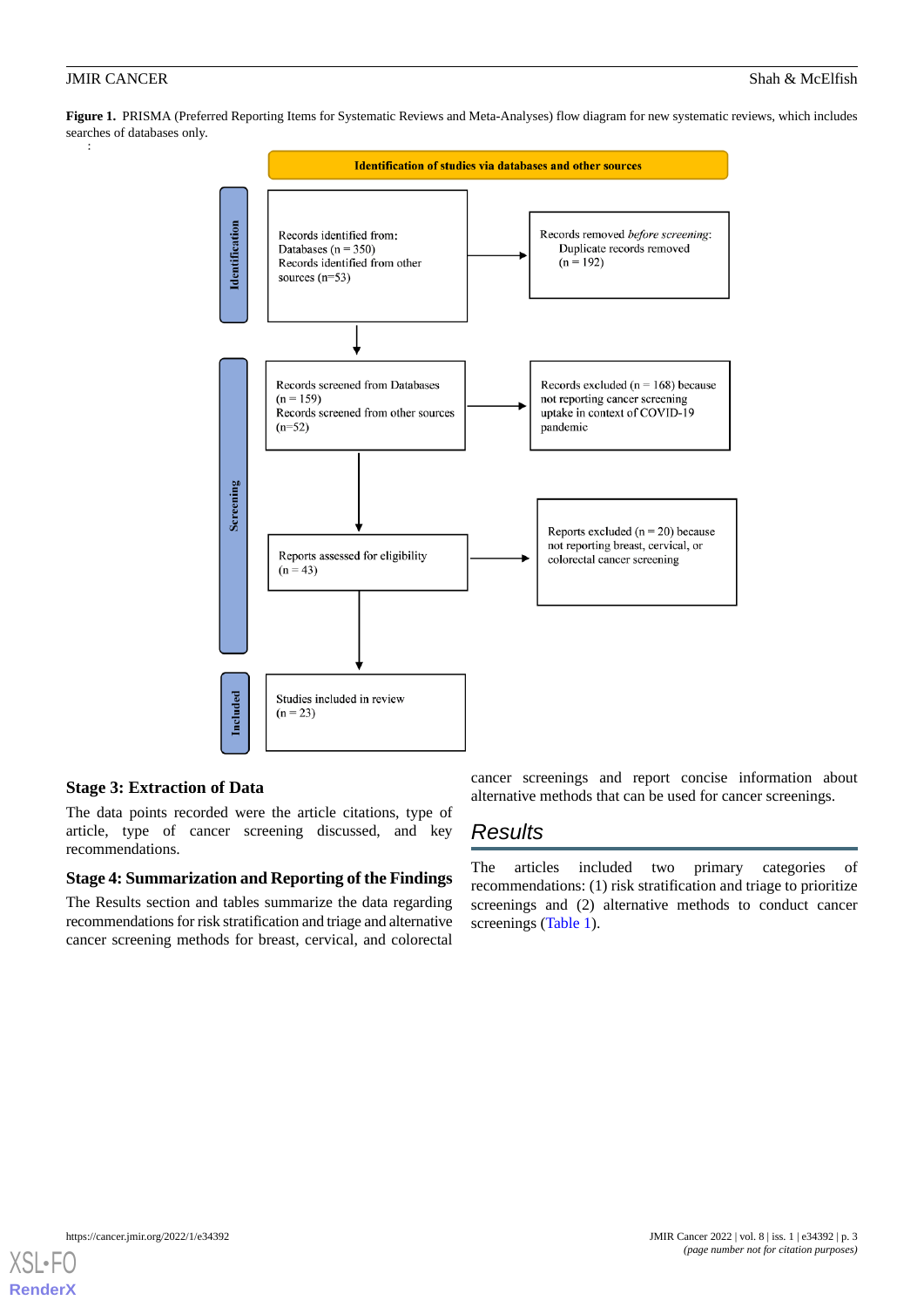#### JMIR CANCER Shah & McElfish

<span id="page-3-0"></span>**Table 1.** Summary of safely resuming cancer screening services.

| Approach                       | References                                                                                                                                                                                                                                                                                                                                                                                                                                                                                                                                                                                                                                                                                                                               | <b>Strategies</b>                                                                                                                                                                                                                                                                                                                      |
|--------------------------------|------------------------------------------------------------------------------------------------------------------------------------------------------------------------------------------------------------------------------------------------------------------------------------------------------------------------------------------------------------------------------------------------------------------------------------------------------------------------------------------------------------------------------------------------------------------------------------------------------------------------------------------------------------------------------------------------------------------------------------------|----------------------------------------------------------------------------------------------------------------------------------------------------------------------------------------------------------------------------------------------------------------------------------------------------------------------------------------|
| Risk stratification and triage | Basu et al 2021 [9]<br>$\bullet$<br>Castanon et al 2021 [17]<br>$\bullet$<br>Cohen et al 2020 [18]<br>$\bullet$<br>Corley et al 2021 [19]<br>$\bullet$<br>Croswell et al $2021$ [6]<br>$\bullet$<br>Fagundes et al $2021$ [ $20$ ]<br>$\bullet$<br>Gralnek et al 2020 [21]<br>$\bullet$<br>Helsper et al 2020 [22]<br>$\bullet$<br>Houlihan 2020 [23]<br>$\bullet$<br>Isaacs and Leininger 2021 [24]<br>$\bullet$<br>Issaka and Somsouk 2020 [25]<br>$\bullet$<br>Kadakuntla et al 2021 [26]<br>$\bullet$<br>Miller 2021 [27]<br>$\bullet$<br>Orenstein 2020 [28]<br>$\bullet$<br>Pediconi et al 2020 [29]<br>$\bullet$<br>Puricelli Perin et al 2021 [30]<br>$\bullet$<br>Riley 2020 [31]<br>$\bullet$<br>Seguin 2020 [32]<br>$\bullet$ | Stratify patients into high-risk, average-risk, and low-<br>risk categories based on age, sex, past medical history,<br>past personal history, or region/area of residence<br>Triage patients based on risk category, prioritizing<br>$\bullet$<br>patients at high risk of cancer, followed by average-<br>risk and low-risk patients |
| Alternative screening methods  | Balzora et al 2020 [33]<br>٠<br>Castanon et al 2021 [17]<br>$\bullet$<br>Corley et al 2021 [19]<br>$\bullet$<br>Croswell et al 2021 [6]<br>$\bullet$<br>Fagundes et al 2021 [20]<br>$\bullet$<br>Gorin et al 2021 [34]<br>$\bullet$<br>Issaka and Somsouk 2020 [25]<br>$\bullet$<br>Kadakuntla et al 2021 [26]<br>$\bullet$<br>Miller 2021 [27]<br>$\bullet$<br>Miller et al 2021 [35]<br>$\bullet$<br>Orenstein 2020 [28]<br>$\bullet$<br>Ricciardiello et al 2021 [36]                                                                                                                                                                                                                                                                 | Self-collecting of vaginal or urine samples for cervical<br>cancer screening<br>Self-collection of stool sample for colorectal cancer<br>$\bullet$<br>screening<br>Mobile units outside primary health care facilities for<br>breast cancer screening                                                                                  |

### **Risk Stratification and Triage**

Risk stratification and triage was recommended as an appropriate method for focusing cancer screenings during the COVID-19 pandemic. The recommendation focused on prioritizing those who are most susceptible to developing cancers [[6,](#page-5-5)[9](#page-5-8)[,17](#page-5-16)[-32\]](#page-6-11). Potential criteria considered for categorizing patients into high risk included patients with an abnormal or suspicious result on the previous screening test [\[27](#page-6-6)], age group  $[17,26,32]$  $[17,26,32]$  $[17,26,32]$  $[17,26,32]$  $[17,26,32]$ , sex  $[26]$  $[26]$ , personal medical or family history [[18](#page-5-17)[,24](#page-6-3),[26](#page-6-5)[,27](#page-6-6)], currently symptomatic or asymptomatic, predisposition to hereditary cancers, and inheritance of cancer-causing mutations [\[18](#page-5-17),[26\]](#page-6-5).

Conversely, articles recommended the following patients be deferred until high priority patients are offered cancer screenings: patients with a recent cancer screening with normal results [[17](#page-5-16)[,20](#page-5-19)]; patients who do not have any cancer-related symptoms [\[18](#page-5-17),[22\]](#page-6-1); patients who have taken prophylactic measures such as the human papillomavirus (HPV) prophylactic vaccine [[17,](#page-5-16)[20](#page-5-19),[24\]](#page-6-3); and patients who do not have medical, personal, or family-related indication for immediate screening [[18](#page-5-17)[,19](#page-5-18),[23](#page-6-2)[,31](#page-6-10)].

Other recommended strategies included identifying areas facing most disparities [[19,](#page-5-18)[34](#page-6-13)], creating algorithms [[24\]](#page-6-3) and using artificial intelligence [\[28\]](#page-6-7) to create cancer risk scores, leveraging in-person visits to assess cancer risk [[6\]](#page-5-5), and providing the option of open access screenings where patients can schedule

[XSL](http://www.w3.org/Style/XSL)•FO **[RenderX](http://www.renderx.com/)**

screenings and can be assigned a priority category by health care staff [\[26](#page-6-5)]. Some recommended screening high-risk patients through telemedicine prior to having them come into health care providers [\[23](#page-6-2),[29\]](#page-6-8).

In addition to risk stratification and triage, telemedicine was recommended to determine screening for patients with new complaints [[18,](#page-5-17)[19,](#page-5-18)[22\]](#page-6-1). Several articles noted the importance of implementing preventive measures such as COVID-19 screening prior to the procedures [[6](#page-5-5)[,9](#page-5-8),[26\]](#page-6-5), maintaining hygiene measures [[19,](#page-5-18)[32\]](#page-6-11), and social distancing in waiting rooms [[32\]](#page-6-11).

#### **Alternative Screening Methods**

Several studies discussed using novel and alternative screening methods that do not require an in-person clinic visit and can effectively screen patients for cancers ([Table 2\)](#page-4-0). Mailing of self-collection sampling kits was widely suggested as a screening strategy for cervical and colorectal cancers [[6](#page-5-5)[,17](#page-5-16),[19](#page-5-18)[-21](#page-6-0),[25-](#page-6-4)[28](#page-6-7),[33-](#page-6-12)[36\]](#page-6-15). Cervical cancer screening included mailing or pharmacy pickup of kits for self-sampling of vaginal or urine samples that can be tested for HPV strains most likely to cause cancers [[17,](#page-5-16)[27](#page-6-6),[34,](#page-6-13)[35](#page-6-14)]. Stool-based self-collection kits that are performed at home and mailed for screening were recommended for colorectal cancers [\[6](#page-5-5),[19,](#page-5-18)[20](#page-5-19),[25,](#page-6-4)[26](#page-6-5),[33-](#page-6-12)[36\]](#page-6-15). Although self–breast examinations can be done at home, they do not take the place of mammography; therefore, articles recommended implementing and expanding mobile screening units [[28](#page-6-7)[,30](#page-6-9)].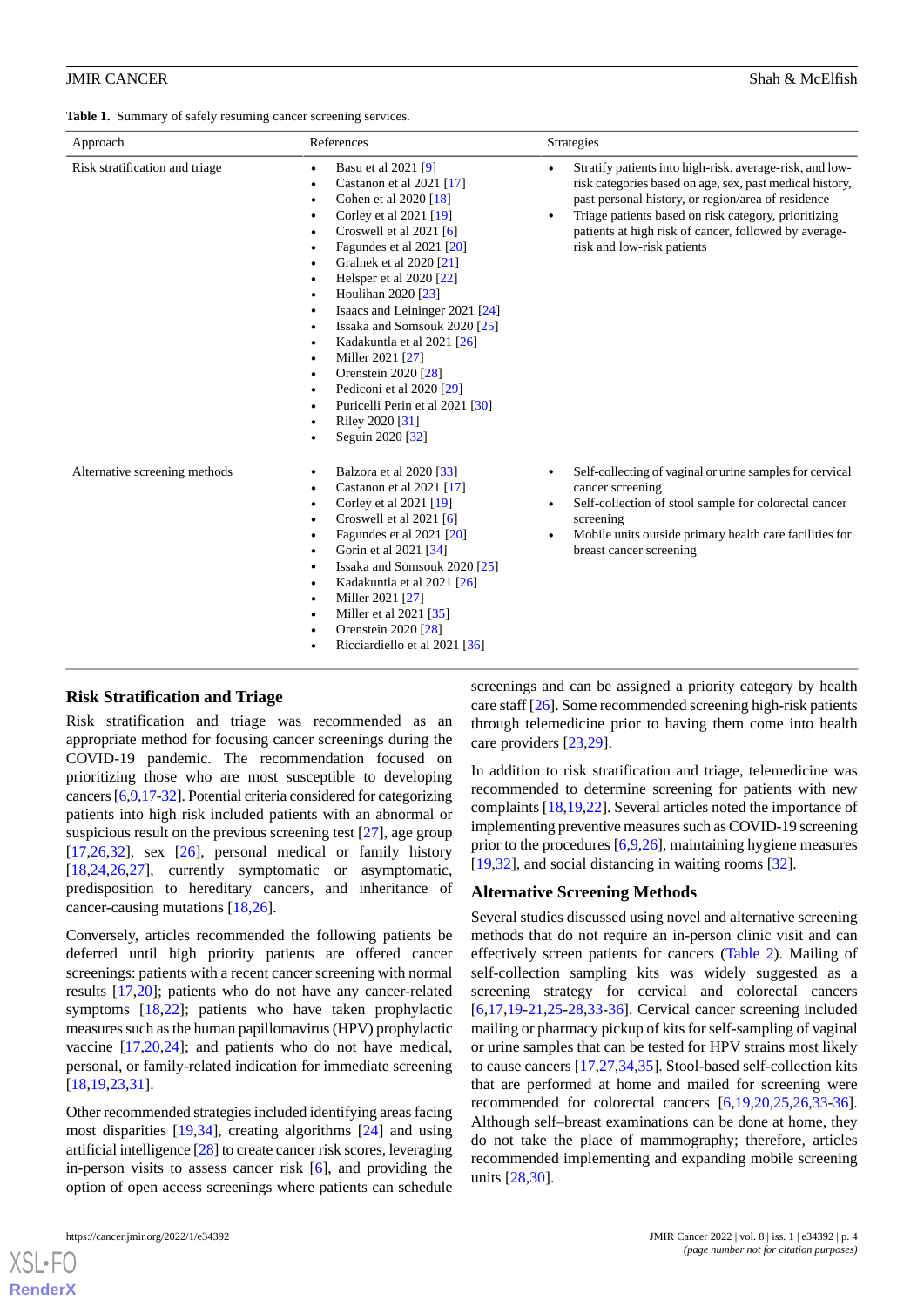#### <span id="page-4-0"></span>JMIR CANCER Shah & McElfish

| Cancer type/cancer risk factors | Conventional recommendation/practices                                    | Variation in approaches                                                                                         |
|---------------------------------|--------------------------------------------------------------------------|-----------------------------------------------------------------------------------------------------------------|
| <b>Breast cancer</b>            | Mammography                                                              | Screening at mobile units or small satellite units<br>Follow-up on patients with abnormal results               |
| Cervical cancer                 | Pap smear<br>Pap smear + $HPV^a$ co-testing                              | Self-collection of vaginal or urine samples at home<br>$\bullet$<br>Follow-up on patients with abnormal results |
| Colorectal cancer               | Colonoscopy<br>Sigmoidoscopy<br>$CT^b$ colonography<br>Stool-based tests | Self-collection of stool samples at home<br>$\bullet$<br>Follow-up on patients with abnormal results            |

<sup>a</sup>HPV: human papillomavirus.

 ${}^{b}$ CT: computed tomography.

### *Discussion*

The number of cancer screenings missed during the COVID-19 pandemic will likely lead to a sharp increase in the number of late-stage cancer diagnoses and increased cancer mortality [\[14\]](#page-5-13). As health care providers look for ways to focus their cancer screening efforts, this review provides insights into risk stratification and triage approaches and alternative screening approaches that can be adopted to reduce the impact of COVID-19 on cancer mortality.

Risk stratification and triage approaches focused on prioritizing patients based on personal characteristics, medical history, cancer screening history, and communities facing highest cancer disparities [[6](#page-5-5)[,9](#page-5-8)[,17](#page-5-16)-[32](#page-6-11)]. The literature suggests that older patients at higher risk should be given priority since the risk of cancer increases with age [[17,](#page-5-16)[26](#page-6-5)].

Prioritizing high-risk patients based on the past screening history could help the health care provider prioritize care based on the probability of patients developing cancerous lesions. Several studies have shown that prioritizing high-risk patients based on past medical history is important [\[6](#page-5-5),[9](#page-5-8)[,17](#page-5-16)-[32\]](#page-6-11), and studies have reported the effectiveness of the personalized screening approach, demonstrating that the one-size-fits-all approach may not be the best strategy [[37-](#page-6-16)[40\]](#page-6-17). In addition, using algorithms and artificial intelligence to categorize and triage high-risk patients will help navigate large data sets and assist physicians in the decision-making process [\[24](#page-6-3),[28](#page-6-7)].

Alternative cancer screening approaches focused on tests that do not require a clinic or hospital visit can be used to collect samples at home. These alternative methods allow initial screening outside the traditional clinical environment, take fewer clinical resources, and reduce exposure risk to patients. Alternative at-home screening modalities exist for cervical cancer screening [[41](#page-6-18)[-43](#page-7-0)] and colorectal cancer [[26\]](#page-6-5). Studies have evaluated the efficacy of detecting cervical intraepithelial lesions using self-collected samples with samples collected in the doctor's office and concluded that self-sampling is a safe and effective alternative to screen for cervical cancers [\[42](#page-7-1),[43\]](#page-7-0). Similar to cervical cancer, colorectal cancer screenings can be effectively conducted using noninvasive stool-based test kits at home [\[44](#page-7-2),[45\]](#page-7-3). Studies have shown that stool-based test kits can help reach underresourced communities and increase colorectal cancer screening uptake [[46\]](#page-7-4). Although the stool-based tests have a high false-positive rate [[47\]](#page-7-5), patients testing negative can be assured that they do not have colorectal cancers [\[26](#page-6-5)].

Follow-up for abnormal results from at-home tests can be provided and help focus limited clinical resources. Although there are not at-home alternatives for mammography, mobile units can provide a way to reach the community [\[28](#page-6-7),[30\]](#page-6-9) and reduce exposure risk.

Although the COVID-19 pandemic had devastating effects on population health globally, it could be an opportunity to adapt and evolve our cancer screening recommendations. Disruption often creates innovation, and focus on alternative methods for cancer screenings may help reach rural and underresourced areas after the pandemic has ended.

#### **Acknowledgments**

Funding support for this study was provided by a Translational Research Institute grant (#UL1 TR003107) from the National Center for Advancing Translational Sciences of the National Institutes of Health. The content of this paper is solely the responsibility of the authors and does not necessarily represent the official views of the funders.

The authors would also like to thank Erin Gloster for her review and formatting assistance.

#### **Conflicts of Interest**

None declared.

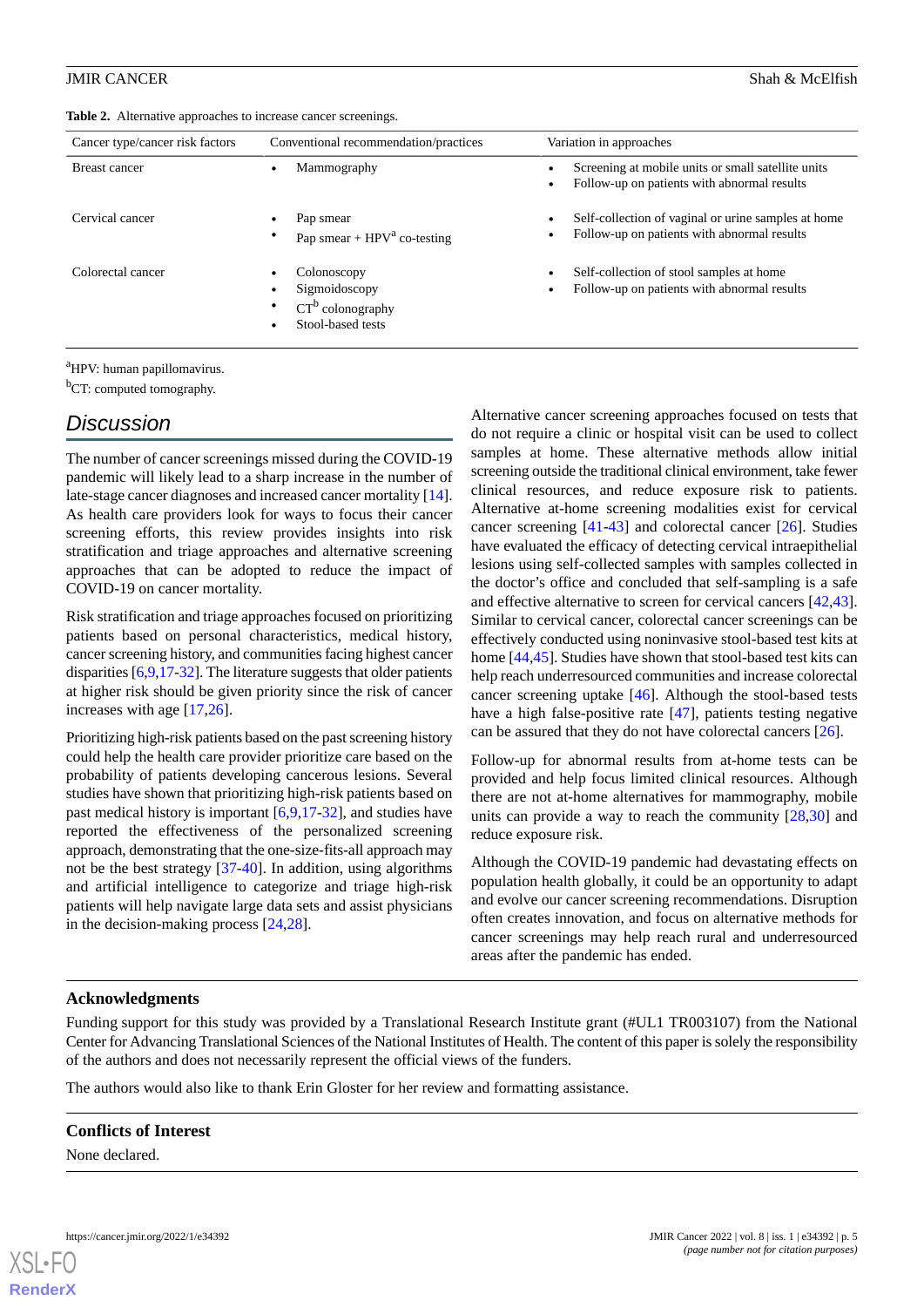#### **Multimedia Appendix 1**

PRISMA (Preferred Reporting Items for Systematic Reviews and Meta-Analyses) checklist. [[DOCX File , 31 KB](https://jmir.org/api/download?alt_name=cancer_v8i1e34392_app1.docx&filename=8c0cfee4cac35d854001d4bd9b00a1b9.docx)-[Multimedia Appendix 1\]](https://jmir.org/api/download?alt_name=cancer_v8i1e34392_app1.docx&filename=8c0cfee4cac35d854001d4bd9b00a1b9.docx)

#### <span id="page-5-0"></span>**References**

- <span id="page-5-1"></span>1. Anderson RN. Deaths: leading causes for 2000. Natl Vital Stat Rep 2002 Sep 16;50(16):1-85 [\[FREE Full text\]](https://www.cdc.gov/nchs/data/nvsr/nvsr50/nvsr50_16.pdf) [Medline: [12355905](http://www.ncbi.nlm.nih.gov/entrez/query.fcgi?cmd=Retrieve&db=PubMed&list_uids=12355905&dopt=Abstract)]
- <span id="page-5-2"></span>2. Ahmad FB, Anderson RN. The leading causes of death in the US for 2020. JAMA 2021 May 11;325(18):1829-1830. [doi: [10.1001/jama.2021.5469](http://dx.doi.org/10.1001/jama.2021.5469)] [Medline: [33787821](http://www.ncbi.nlm.nih.gov/entrez/query.fcgi?cmd=Retrieve&db=PubMed&list_uids=33787821&dopt=Abstract)]
- <span id="page-5-3"></span>3. Maida M, Macaluso FS, Ianiro G, Mangiola F, Sinagra E, Hold G, et al. Screening of colorectal cancer: present and future. Expert Rev Anticancer Ther 2017 Dec;17(12):1131-1146. [doi: [10.1080/14737140.2017.1392243\]](http://dx.doi.org/10.1080/14737140.2017.1392243) [Medline: [29022408](http://www.ncbi.nlm.nih.gov/entrez/query.fcgi?cmd=Retrieve&db=PubMed&list_uids=29022408&dopt=Abstract)]
- <span id="page-5-4"></span>4. Cancer. Centers for Disease Control and Prevention. 2021. URL: [https://www.cdc.gov/chronicdisease/pdf/factsheets/](https://www.cdc.gov/chronicdisease/pdf/factsheets/cancer-h.pdf) [cancer-h.pdf](https://www.cdc.gov/chronicdisease/pdf/factsheets/cancer-h.pdf) [accessed 2021-10-14]
- <span id="page-5-5"></span>5. Carethers JM, Sengupta R, Blakey R, Ribas A, D'Souza G. Disparities in cancer prevention in the COVID-19 era. Cancer Prev Res (Phila) 2020 Nov;13(11):893-896 [\[FREE Full text](http://europepmc.org/abstract/MED/32943438)] [doi: [10.1158/1940-6207.CAPR-20-0447](http://dx.doi.org/10.1158/1940-6207.CAPR-20-0447)] [Medline: [32943438\]](http://www.ncbi.nlm.nih.gov/entrez/query.fcgi?cmd=Retrieve&db=PubMed&list_uids=32943438&dopt=Abstract)
- <span id="page-5-6"></span>6. Croswell JM, Corley DA, Lafata JE, Haas JS, Inadomi JM, Kamineni A, National Cancer Institute Population-based Research to Optimize the Screening Process (PROSPR) II Consortium. Cancer screening in the U.S. through the COVID-19 pandemic, recovery, and beyond. Prev Med 2021 Oct;151:106595. [doi: [10.1016/j.ypmed.2021.106595\]](http://dx.doi.org/10.1016/j.ypmed.2021.106595) [Medline: [34217414](http://www.ncbi.nlm.nih.gov/entrez/query.fcgi?cmd=Retrieve&db=PubMed&list_uids=34217414&dopt=Abstract)]
- <span id="page-5-7"></span>7. Mast C, Munoz del Rio A. Delayed cancer screenings—a second look. Epic Research. 2020. URL: [https://ehrn.org/articles/](https://ehrn.org/articles/delayed-cancer-screenings-a-second-look) [delayed-cancer-screenings-a-second-look](https://ehrn.org/articles/delayed-cancer-screenings-a-second-look) [accessed 2021-08-03]
- <span id="page-5-8"></span>8. Mast C, Munoz del Rio A, Heist T. Cancer screenings are still lagging. Epic Research. 2021. URL: [https://ehrn.org/articles/](https://ehrn.org/articles/cancer-screenings-are-still-lagging) [cancer-screenings-are-still-lagging](https://ehrn.org/articles/cancer-screenings-are-still-lagging) [accessed 2021-08-03]
- <span id="page-5-10"></span>9. Basu P, Alhomoud S, Taghavi K, Carvalho AL, Lucas E, Baussano I. Cancer screening in the coronavirus pandemic era: adjusting to a new situation. JCO Glob Oncol 2021 Mar;7:416-424 [\[FREE Full text](http://europepmc.org/abstract/MED/33784177)] [doi: [10.1200/GO.21.00033](http://dx.doi.org/10.1200/GO.21.00033)] [Medline: [33784177](http://www.ncbi.nlm.nih.gov/entrez/query.fcgi?cmd=Retrieve&db=PubMed&list_uids=33784177&dopt=Abstract)]
- <span id="page-5-11"></span><span id="page-5-9"></span>10. Kovar CL, Pestaner M, Webb Corbett R, Rose CL. HPV vaccine promotion: snapshot of two health departments during the COVID-19 pandemic. Public Health Nurs 2021 Sep;38(5):715-719 [\[FREE Full text\]](http://europepmc.org/abstract/MED/33938032) [doi: [10.1111/phn.12900\]](http://dx.doi.org/10.1111/phn.12900) [Medline: [33938032](http://www.ncbi.nlm.nih.gov/entrez/query.fcgi?cmd=Retrieve&db=PubMed&list_uids=33938032&dopt=Abstract)]
- 11. Cancino RS, Su Z, Mesa R, Tomlinson GE, Wang J. The impact of COVID-19 on cancer screening: challenges and opportunities. JMIR Cancer 2020 Oct 29;6(2):e21697 [\[FREE Full text\]](https://cancer.jmir.org/2020/2/e21697/) [doi: [10.2196/21697](http://dx.doi.org/10.2196/21697)] [Medline: [33027039](http://www.ncbi.nlm.nih.gov/entrez/query.fcgi?cmd=Retrieve&db=PubMed&list_uids=33027039&dopt=Abstract)]
- <span id="page-5-12"></span>12. Moore R, Zielinski MJ, Thompson RG, Willis DE, Purvis RS, McElfish PA. "This Pandemic Is Making Me More Anxious about My Welfare and the Welfare of Others:" COVID-19 stressors and mental health. Int J Environ Res Public Health 2021 May 26;18(11):5680 [[FREE Full text](https://www.mdpi.com/resolver?pii=ijerph18115680)] [doi: [10.3390/ijerph18115680](http://dx.doi.org/10.3390/ijerph18115680)] [Medline: [34073187\]](http://www.ncbi.nlm.nih.gov/entrez/query.fcgi?cmd=Retrieve&db=PubMed&list_uids=34073187&dopt=Abstract)
- <span id="page-5-14"></span><span id="page-5-13"></span>13. Kaufman HW, Chen Z, Niles J, Fesko Y. Changes in the number of US patients with newly identified cancer before and during the coronavirus disease 2019 (COVID-19) pandemic. JAMA Netw Open 2020 Aug 03;3(8):e2017267 [[FREE Full](https://jamanetwork.com/journals/jamanetworkopen/fullarticle/10.1001/jamanetworkopen.2020.17267) [text](https://jamanetwork.com/journals/jamanetworkopen/fullarticle/10.1001/jamanetworkopen.2020.17267)] [doi: [10.1001/jamanetworkopen.2020.17267](http://dx.doi.org/10.1001/jamanetworkopen.2020.17267)] [Medline: [32749465](http://www.ncbi.nlm.nih.gov/entrez/query.fcgi?cmd=Retrieve&db=PubMed&list_uids=32749465&dopt=Abstract)]
- <span id="page-5-15"></span>14. Alkatout I, Biebl M, Momenimovahed Z, Giovannucci E, Hadavandsiri F, Salehiniya H, et al. Has COVID-19 affected cancer screening programs? A systematic review. Front Oncol 2021;11:675038. [doi: [10.3389/fonc.2021.675038](http://dx.doi.org/10.3389/fonc.2021.675038)] [Medline: [34079764](http://www.ncbi.nlm.nih.gov/entrez/query.fcgi?cmd=Retrieve&db=PubMed&list_uids=34079764&dopt=Abstract)]
- <span id="page-5-16"></span>15. Kuzuu K, Misawa N, Ashikari K, Kessoku T, Kato S, Hosono K, et al. Gastrointestinal cancer stage at diagnosis before and during the COVID-19 pandemic in Japan. JAMA Netw Open 2021 Sep 01:4(9):e2126334 [\[FREE Full text\]](https://jamanetwork.com/journals/jamanetworkopen/fullarticle/10.1001/jamanetworkopen.2021.26334) [doi: [10.1001/jamanetworkopen.2021.26334](http://dx.doi.org/10.1001/jamanetworkopen.2021.26334)] [Medline: [34546368](http://www.ncbi.nlm.nih.gov/entrez/query.fcgi?cmd=Retrieve&db=PubMed&list_uids=34546368&dopt=Abstract)]
- <span id="page-5-17"></span>16. Arksey H, O'Malley L. Scoping studies: towards a methodological framework. Int J Soc Res Methodology 2005 Feb;8(1):19-32. [doi: [10.1080/1364557032000119616\]](http://dx.doi.org/10.1080/1364557032000119616)
- <span id="page-5-18"></span>17. Castanon A, Rebolj M, Burger EA, de Kok IMCM, Smith MA, Hanley SJB, et al. Cervical screening during the COVID-19 pandemic: optimising recovery strategies. Lancet Public Health 2021 Jul;6(7):e522-e527 [\[FREE Full text\]](https://linkinghub.elsevier.com/retrieve/pii/S2468-2667(21)00078-5) [doi: [10.1016/S2468-2667\(21\)00078-5\]](http://dx.doi.org/10.1016/S2468-2667(21)00078-5) [Medline: [33939965](http://www.ncbi.nlm.nih.gov/entrez/query.fcgi?cmd=Retrieve&db=PubMed&list_uids=33939965&dopt=Abstract)]
- <span id="page-5-19"></span>18. Cohen MA, Powell AM, Coleman JS, Keller JM, Livingston A, Anderson JR. Special ambulatory gynecologic considerations in the era of coronavirus disease 2019 (COVID-19) and implications for future practice. Am J Obstet Gynecol 2020 Sep;223(3):372-378 [[FREE Full text](http://europepmc.org/abstract/MED/32522513)] [doi: [10.1016/j.ajog.2020.06.006\]](http://dx.doi.org/10.1016/j.ajog.2020.06.006) [Medline: [32522513\]](http://www.ncbi.nlm.nih.gov/entrez/query.fcgi?cmd=Retrieve&db=PubMed&list_uids=32522513&dopt=Abstract)
- 19. National Cancer Institute's PROSPR Consortium, Corley DA, Sedki M, Ritzwoller DP, Greenlee RT, Neslund-Dudas C, et al. Cancer screening during the coronavirus disease-2019 pandemic: a perspective from the National Cancer Institute's PROSPR Consortium. Gastroenterology 2021 Mar;160(4):999-1002 [[FREE Full text](http://europepmc.org/abstract/MED/33096099)] [doi: [10.1053/j.gastro.2020.10.030](http://dx.doi.org/10.1053/j.gastro.2020.10.030)] [Medline: [33096099](http://www.ncbi.nlm.nih.gov/entrez/query.fcgi?cmd=Retrieve&db=PubMed&list_uids=33096099&dopt=Abstract)]
- 20. Fagundes TP, Albuquerque RM, Miranda DLP, Landeiro LCG, Ayres GSF, Correia CCE, et al. Dealing with cancer screening in the COVID-19 era. Rev Assoc Med Bras (1992) 2021;67Suppl 1(Suppl 1):86-90 [[FREE Full text](https://www.scielo.br/scielo.php?script=sci_arttext&pid=S0104-42302021000200086&lng=en&nrm=iso&tlng=en)] [doi: [10.1590/1806-9282.67.Suppl1.20200889\]](http://dx.doi.org/10.1590/1806-9282.67.Suppl1.20200889) [Medline: [34406299\]](http://www.ncbi.nlm.nih.gov/entrez/query.fcgi?cmd=Retrieve&db=PubMed&list_uids=34406299&dopt=Abstract)

[XSL](http://www.w3.org/Style/XSL)•FO **[RenderX](http://www.renderx.com/)**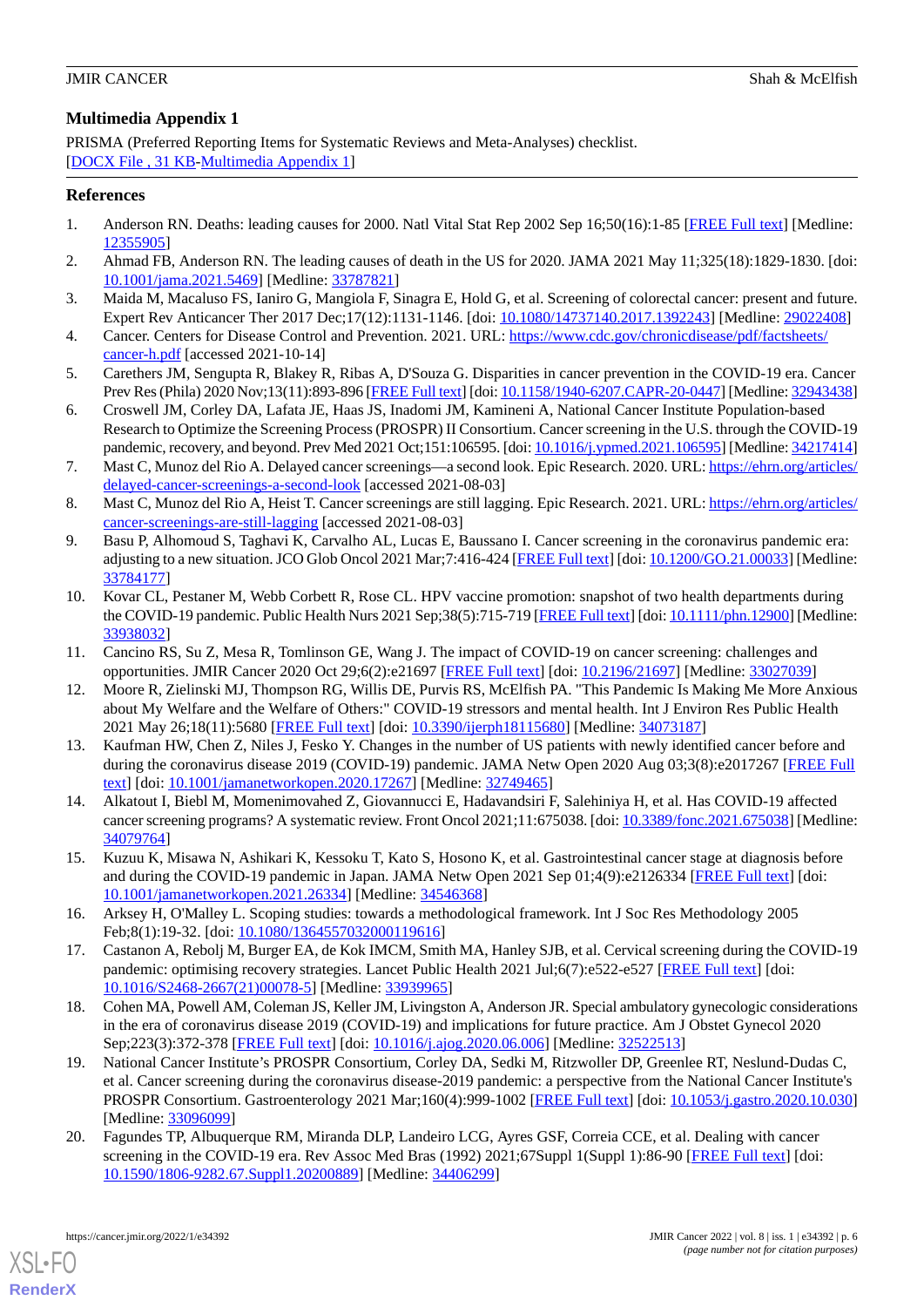- <span id="page-6-0"></span>21. Gralnek IM, Hassan C, Beilenhoff U, Antonelli G, Ebigbo A, Pellisé M, et al. ESGE and ESGENA Position Statement on gastrointestinal endoscopy and COVID-19: an update on guidance during the post-lockdown phase and selected results from a membership survey. Endoscopy 2020 Oct;52(10):891-898 [\[FREE Full text\]](http://www.thieme-connect.com/DOI/DOI?10.1055/a-1213-5761) [doi: [10.1055/a-1213-5761](http://dx.doi.org/10.1055/a-1213-5761)] [Medline: [32643767](http://www.ncbi.nlm.nih.gov/entrez/query.fcgi?cmd=Retrieve&db=PubMed&list_uids=32643767&dopt=Abstract)]
- <span id="page-6-1"></span>22. Helsper CW, Campbell C, Emery J, Neal RD, Li L, Rubin G, et al. Cancer has not gone away: a primary care perspective to support a balanced approach for timely cancer diagnosis during COVID-19. Eur J Cancer Care (Engl) 2020 Sep;29(5):e13290 [\[FREE Full text](http://europepmc.org/abstract/MED/32633887)] [doi: [10.1111/ecc.13290\]](http://dx.doi.org/10.1111/ecc.13290) [Medline: [32633887\]](http://www.ncbi.nlm.nih.gov/entrez/query.fcgi?cmd=Retrieve&db=PubMed&list_uids=32633887&dopt=Abstract)
- <span id="page-6-3"></span><span id="page-6-2"></span>23. Houlihan N. Nurse can influence patients and the public to return to cancer screening. Oncology Nursing Society 2020:13.
- <span id="page-6-4"></span>24. Isaacs C, Leininger W. Significant updates occurred in women's health issues while the world was in survival mode. 2021 Presented at: 2021 American College of Obstetricians and Gynecologists Annual Clinical and Scientific Meeting; April 30-May 2, 2021; Virtual.
- <span id="page-6-5"></span>25. Issaka RB, Somsouk M. Colorectal cancer screening and prevention in the COVID-19 era. JAMA Health Forum 2020 May;1(5):e200588 [\[FREE Full text\]](http://europepmc.org/abstract/MED/34532717) [doi: [10.1001/jamahealthforum.2020.0588\]](http://dx.doi.org/10.1001/jamahealthforum.2020.0588) [Medline: [34532717](http://www.ncbi.nlm.nih.gov/entrez/query.fcgi?cmd=Retrieve&db=PubMed&list_uids=34532717&dopt=Abstract)]
- <span id="page-6-6"></span>26. Kadakuntla A, Wang T, Medgyesy K, Rrapi E, Litynski J, Adynski G, et al. Colorectal cancer screening in the COVID-19 era. World J Gastrointest Oncol 2021 Apr 15;13(4):238-251 [\[FREE Full text](https://www.wjgnet.com/1948-5204/full/v13/i4/238.htm)] [doi: [10.4251/wjgo.v13.i4.238](http://dx.doi.org/10.4251/wjgo.v13.i4.238)] [Medline: [33889276](http://www.ncbi.nlm.nih.gov/entrez/query.fcgi?cmd=Retrieve&db=PubMed&list_uids=33889276&dopt=Abstract)]
- <span id="page-6-7"></span>27. Miller J. Getting cervical cancer screening right. Home-based testing can increase access, but testing guidelines remain in flux. Clin Lab News 2021:14-17.
- <span id="page-6-8"></span>28. Orenstein BW. How COVID-19 has changed breast screening. Radiology Today. 2020. URL: [https://www.radiologytoday.net/](https://www.radiologytoday.net/archive/rtSO20p10.shtml) [archive/rtSO20p10.shtml](https://www.radiologytoday.net/archive/rtSO20p10.shtml) [accessed 2021-09-30]
- <span id="page-6-9"></span>29. Pediconi F, Galati F, Bernardi D, Belli P, Brancato B, Calabrese M, et al. Breast imaging and cancer diagnosis during the COVID-19 pandemic: recommendations from the Italian College of Breast Radiologists by SIRM. Radiol Med 2020 Oct;125(10):926-930 [\[FREE Full text\]](http://europepmc.org/abstract/MED/32661780) [doi: [10.1007/s11547-020-01254-3](http://dx.doi.org/10.1007/s11547-020-01254-3)] [Medline: [32661780\]](http://www.ncbi.nlm.nih.gov/entrez/query.fcgi?cmd=Retrieve&db=PubMed&list_uids=32661780&dopt=Abstract)
- <span id="page-6-10"></span>30. Puricelli Perin DM, Christensen T, Burón A, Haas JS, Kamineni A, Pashayan N, International Cancer Screening Network ICSN. Interruption of cancer screening services due to COVID-19 pandemic: lessons from previous disasters. Prev Med Rep 2021 Sep;23:101399 [\[FREE Full text](https://linkinghub.elsevier.com/retrieve/pii/S2211-3355(21)00089-9)] [doi: [10.1016/j.pmedr.2021.101399](http://dx.doi.org/10.1016/j.pmedr.2021.101399)] [Medline: [34026465\]](http://www.ncbi.nlm.nih.gov/entrez/query.fcgi?cmd=Retrieve&db=PubMed&list_uids=34026465&dopt=Abstract)
- <span id="page-6-12"></span><span id="page-6-11"></span>31. Riley S. Nursing strategies for optimizing patient care during the COVID-19 pandemic. The Oncology Nurse. 2020. URL: [https://www.theoncologynurse.com/issue-archive/2020/october-2020-vol-13-no-5/](https://www.theoncologynurse.com/issue-archive/2020/october-2020-vol-13-no-5/18372-nursing-strategies-for-optimizing-patient-care-during-the-covid-19-pandemic) [18372-nursing-strategies-for-optimizing-patient-care-during-the-covid-19-pandemic](https://www.theoncologynurse.com/issue-archive/2020/october-2020-vol-13-no-5/18372-nursing-strategies-for-optimizing-patient-care-during-the-covid-19-pandemic) [accessed 2022-02-18]
- <span id="page-6-13"></span>32. Seguin C. Breast cancer screenings for the older woman during a pandemic. Tar Heel Nurse 2020:12.
- <span id="page-6-14"></span>33. Balzora S, Issaka RB, Anyane-Yeboa A, Gray DM, May FP. Impact of COVID-19 on colorectal cancer disparities and the way forward. Gastrointest Endosc 2020 Oct;92(4):946-950 [\[FREE Full text\]](http://europepmc.org/abstract/MED/32574570) [doi: [10.1016/j.gie.2020.06.042](http://dx.doi.org/10.1016/j.gie.2020.06.042)] [Medline: [32574570](http://www.ncbi.nlm.nih.gov/entrez/query.fcgi?cmd=Retrieve&db=PubMed&list_uids=32574570&dopt=Abstract)]
- 34. Gorin SNS, Jimbo M, Heizelman R, Harmes KM, Harper DM. The future of cancer screening after COVID-19 may be at home. Cancer 2021 Feb 15;127(4):498-503. [doi: [10.1002/cncr.33274\]](http://dx.doi.org/10.1002/cncr.33274) [Medline: [33170520\]](http://www.ncbi.nlm.nih.gov/entrez/query.fcgi?cmd=Retrieve&db=PubMed&list_uids=33170520&dopt=Abstract)
- <span id="page-6-15"></span>35. Miller MJ, Xu L, Qin J, Hahn EE, Ngo-Metzger Q, Mittman B, et al. Impact of COVID-19 on cervical cancer screening rates among women aged 21-65 years in a large integrated health care system - Southern California, January 1-September 30, 2019, and January 1-September 30, 2020. MMWR Morb Mortal Wkly Rep 2021 Jan 29;70(4):109-113. [doi: [10.15585/mmwr.mm7004a1\]](http://dx.doi.org/10.15585/mmwr.mm7004a1) [Medline: [33507893\]](http://www.ncbi.nlm.nih.gov/entrez/query.fcgi?cmd=Retrieve&db=PubMed&list_uids=33507893&dopt=Abstract)
- <span id="page-6-16"></span>36. Ricciardiello L, Ferrari C, Cameletti M, Gaianill F, Buttitta F, Bazzoli F, et al. Impact of SARS-CoV-2 pandemic on colorectal cancer screening delay: effect on stage shift and increased mortality. Clin Gastroenterol Hepatol 2021 Jul;19(7):1410-1417.e9 [\[FREE Full text\]](https://linkinghub.elsevier.com/retrieve/pii/S1542-3565(20)31236-2) [doi: [10.1016/j.cgh.2020.09.008\]](http://dx.doi.org/10.1016/j.cgh.2020.09.008) [Medline: [32898707](http://www.ncbi.nlm.nih.gov/entrez/query.fcgi?cmd=Retrieve&db=PubMed&list_uids=32898707&dopt=Abstract)]
- 37. Sankatsing VDV, van Ravesteyn NT, Heijnsdijk EAM, Broeders MJM, de Koning HJ. Risk stratification in breast cancer screening: cost-effectiveness and harm-benefit ratios for low-risk and high-risk women. Int J Cancer 2020 Dec 01;147(11):3059-3067. [doi: [10.1002/ijc.33126](http://dx.doi.org/10.1002/ijc.33126)] [Medline: [32484237](http://www.ncbi.nlm.nih.gov/entrez/query.fcgi?cmd=Retrieve&db=PubMed&list_uids=32484237&dopt=Abstract)]
- <span id="page-6-17"></span>38. Auge JM, Pellise M, Escudero JM, Hernandez C, Andreu M, Grau J, PROCOLON Group. Risk stratification for advanced colorectal neoplasia according to fecal hemoglobin concentration in a colorectal cancer screening program. Gastroenterology 2014 Sep;147(3):628-636.e1. [doi: [10.1053/j.gastro.2014.06.008](http://dx.doi.org/10.1053/j.gastro.2014.06.008)] [Medline: [24937264](http://www.ncbi.nlm.nih.gov/entrez/query.fcgi?cmd=Retrieve&db=PubMed&list_uids=24937264&dopt=Abstract)]
- <span id="page-6-18"></span>39. Baltzer N, Sundström K, Nygård JF, Dillner J, Komorowski J. Risk stratification in cervical cancer screening by complete screening history: applying bioinformatics to a general screening population. Int J Cancer 2017 Jul 01;141(1):200-209. [doi: [10.1002/ijc.30725\]](http://dx.doi.org/10.1002/ijc.30725) [Medline: [28383102](http://www.ncbi.nlm.nih.gov/entrez/query.fcgi?cmd=Retrieve&db=PubMed&list_uids=28383102&dopt=Abstract)]
- 40. Thomas C, Mandrik O, Saunders CL, Thompson D, Whyte S, Griffin S, et al. The costs and benefits of risk stratification for colorectal cancer screening based on phenotypic and genetic risk: a health economic analysis. Cancer Prev Res (Phila) 2021 Aug;14(8):811-822 [[FREE Full text](http://europepmc.org/abstract/MED/34039685)] [doi: [10.1158/1940-6207.CAPR-20-0620](http://dx.doi.org/10.1158/1940-6207.CAPR-20-0620)] [Medline: [34039685\]](http://www.ncbi.nlm.nih.gov/entrez/query.fcgi?cmd=Retrieve&db=PubMed&list_uids=34039685&dopt=Abstract)
- 41. Sabeena S, Kuriakose S, Binesh D, Abdulmajeed J, Dsouza G, Ramachandran A, et al. The utility of urine-based sampling for cervical cancer screening in low-resource settings. Asian Pac J Cancer Prev 2019 Aug 01;20(8):2409-2413 [[FREE Full](http://journal.waocp.org/?sid=Entrez:PubMed&id=pmid:31450914&key=2019.20.8.2409) [text](http://journal.waocp.org/?sid=Entrez:PubMed&id=pmid:31450914&key=2019.20.8.2409)] [doi: [10.31557/APJCP.2019.20.8.2409\]](http://dx.doi.org/10.31557/APJCP.2019.20.8.2409) [Medline: [31450914](http://www.ncbi.nlm.nih.gov/entrez/query.fcgi?cmd=Retrieve&db=PubMed&list_uids=31450914&dopt=Abstract)]

[XSL](http://www.w3.org/Style/XSL)•FO **[RenderX](http://www.renderx.com/)**